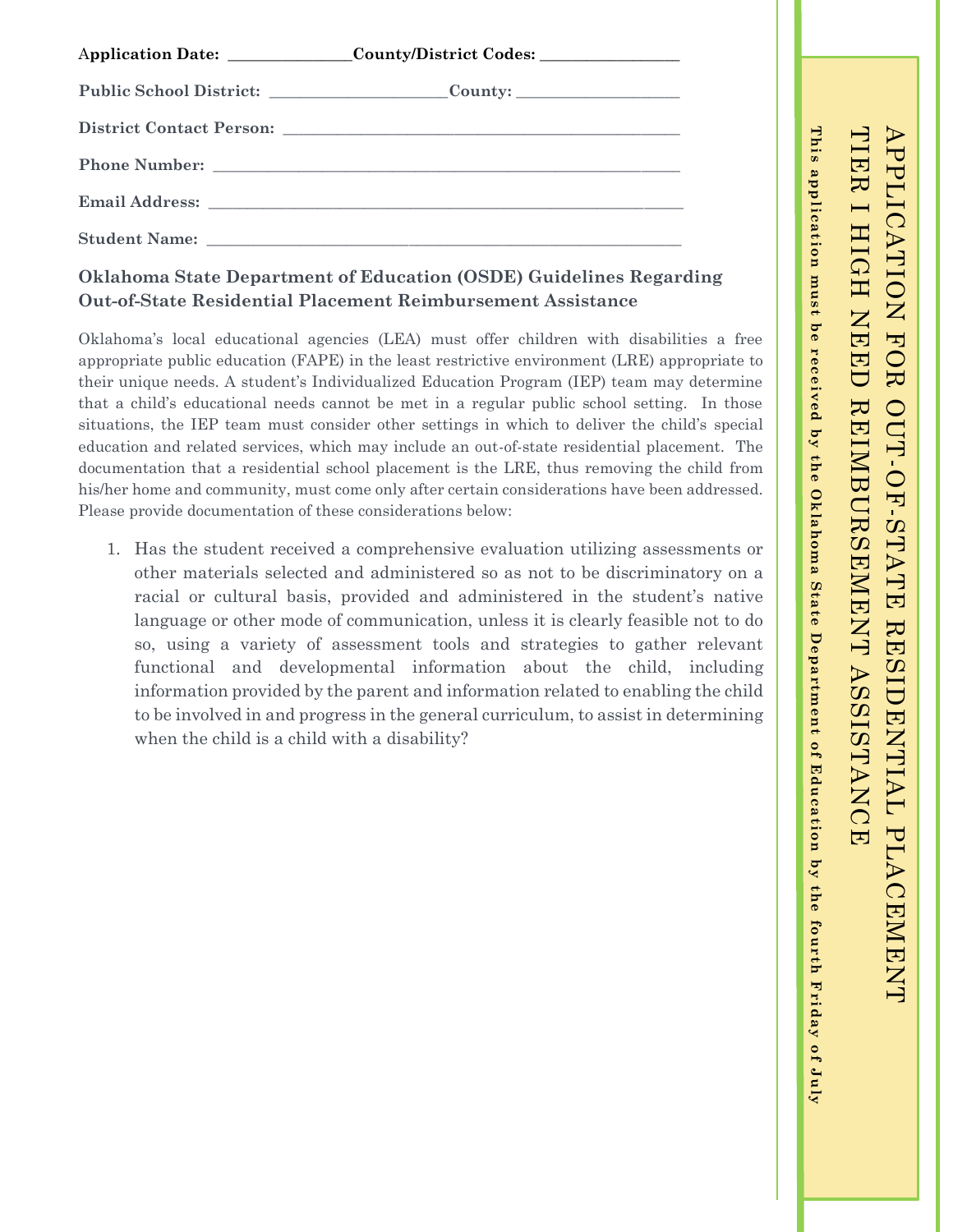**2 |** P a g e

Documentation of Consideration:

\_\_\_\_\_\_\_\_\_\_\_\_\_\_\_\_\_\_\_\_\_\_\_\_\_\_\_\_\_\_\_\_\_\_

2. Has the student's IEP been developed with meaningful involvement of the student's parent(s) or guardian(s), teacher(s), the student (when appropriate), and included persons knowledgeable about the student, the meaning of the evaluation information and the continuum of alternative placement options?

 $\_$  , and the set of the set of the set of the set of the set of the set of the set of the set of the set of the set of the set of the set of the set of the set of the set of the set of the set of the set of the set of th \_\_\_\_\_\_\_\_\_\_\_\_\_\_\_\_\_\_\_\_\_\_\_\_\_\_\_\_\_\_\_\_\_\_\_\_\_\_\_\_\_\_\_\_\_\_\_\_\_\_\_\_\_\_\_\_\_\_\_\_\_\_\_\_\_\_\_\_\_\_\_\_\_\_\_\_\_\_\_\_\_\_\_\_\_\_  $\_$  , and the set of the set of the set of the set of the set of the set of the set of the set of the set of the set of the set of the set of the set of the set of the set of the set of the set of the set of the set of th

Documentation of Consideration:

\_\_\_\_\_\_\_\_\_\_\_\_\_\_\_\_\_\_\_\_\_\_\_\_\_\_\_\_\_\_\_\_\_\_\_\_\_\_\_\_\_\_\_\_\_\_\_

Has the district ensured that due to the child's unique educational needs FAPE cannot be provided in the least restrictive environment (LRE) with the use of supplementary aids and services? If yes, please include documentation that supports the district's efforts to provide FAPE in the LRE.

\_\_\_\_\_\_\_\_\_\_\_\_\_\_\_\_\_\_\_\_\_\_\_\_\_\_\_\_\_\_\_\_\_\_\_\_\_\_\_\_\_\_\_\_\_\_\_\_\_\_\_\_\_\_\_\_\_\_\_\_\_\_\_\_\_\_\_\_\_\_\_\_\_\_\_\_\_\_\_\_\_\_\_\_\_\_ \_\_\_\_\_\_\_\_\_\_\_\_\_\_\_\_\_\_\_\_\_\_\_\_\_\_\_\_\_\_\_\_\_\_\_\_\_\_\_\_\_\_\_\_\_\_\_\_\_\_\_\_\_\_\_\_\_\_\_\_\_\_\_\_\_\_\_\_\_\_\_\_\_\_\_\_\_\_\_\_\_\_\_\_\_\_  $\_$  , and the set of the set of the set of the set of the set of the set of the set of the set of the set of the set of the set of the set of the set of the set of the set of the set of the set of the set of the set of th  $\_$  , and the set of the set of the set of the set of the set of the set of the set of the set of the set of the set of the set of the set of the set of the set of the set of the set of the set of the set of the set of th

\_\_\_\_\_\_\_\_\_\_\_\_\_\_\_\_\_\_\_\_\_\_\_\_\_\_\_\_\_\_\_\_\_\_\_\_\_\_\_\_\_\_\_\_\_\_\_\_\_\_\_\_\_\_\_\_\_\_\_\_\_\_\_\_\_\_\_\_\_\_\_\_\_\_\_\_\_\_\_\_\_\_\_\_\_\_  $\_$  , and the set of the set of the set of the set of the set of the set of the set of the set of the set of the set of the set of the set of the set of the set of the set of the set of the set of the set of the set of th

Documentation of Consideration:

3. Has the district identified expected benefits from a residential placement in addressing the full range of the student's unique needs in the areas of academic or educational achievement and learning characteristics, social development, physical development and management needs?

 $\_$  , and the set of the set of the set of the set of the set of the set of the set of the set of the set of the set of the set of the set of the set of the set of the set of the set of the set of the set of the set of th \_\_\_\_\_\_\_\_\_\_\_\_\_\_\_\_\_\_\_\_\_\_\_\_\_\_\_\_\_\_\_\_\_\_\_\_\_\_\_\_\_\_\_\_\_\_\_\_\_\_\_\_\_\_\_\_\_\_\_\_\_\_\_\_\_\_\_\_\_\_\_\_\_\_\_\_\_\_\_\_\_\_\_\_\_\_  $\_$  , and the set of the set of the set of the set of the set of the set of the set of the set of the set of the set of the set of the set of the set of the set of the set of the set of the set of the set of the set of th \_\_\_\_\_\_\_\_\_\_\_\_\_\_\_\_\_\_\_\_\_\_\_\_\_\_\_\_\_\_\_\_\_\_\_\_\_\_\_\_\_\_\_\_\_\_\_\_\_\_\_\_\_\_\_\_\_\_\_\_\_\_\_\_\_\_\_\_\_\_\_\_\_\_\_\_\_\_\_\_\_\_

Documentation of Consideration:

**In addition, for students recommended for residential school placements, the IEP team must consider the following questions:**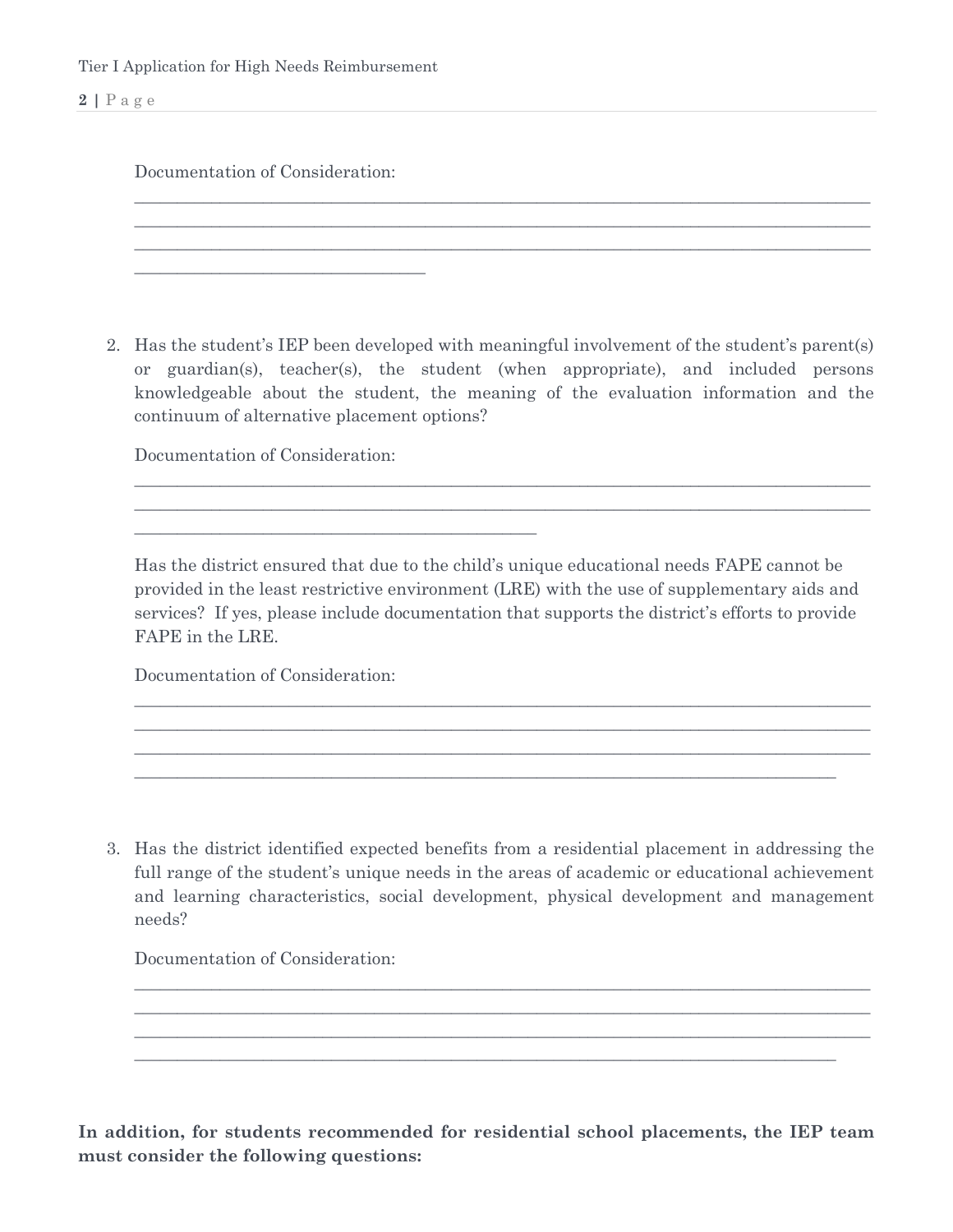4. Has the district informed the student's parent(s) about community support services that they may access for additional support?

\_\_\_\_\_\_\_\_\_\_\_\_\_\_\_\_\_\_\_\_\_\_\_\_\_\_\_\_\_\_\_\_\_\_\_\_\_\_\_\_\_\_\_\_\_\_\_\_\_\_\_\_\_\_\_\_\_\_\_\_\_\_\_\_\_\_\_\_\_\_\_\_\_\_\_\_\_\_\_\_\_\_\_\_\_\_  $\_$  , and the set of the set of the set of the set of the set of the set of the set of the set of the set of the set of the set of the set of the set of the set of the set of the set of the set of the set of the set of th \_\_\_\_\_\_\_\_\_\_\_\_\_\_\_\_\_\_\_\_\_\_\_\_\_\_\_\_\_\_\_\_\_\_\_\_\_\_\_\_\_\_\_\_\_\_\_\_\_\_\_\_\_\_\_\_\_\_\_\_\_\_\_\_\_\_\_\_\_\_\_\_\_\_\_\_\_\_\_\_\_\_\_\_\_\_  $\_$  , and the set of the set of the set of the set of the set of the set of the set of the set of the set of the set of the set of the set of the set of the set of the set of the set of the set of the set of the set of th

Documentation of Consideration:

## **AND**

Has the district involved other agencies (e.g. Developmental Disabilities Services Division (DDSD)) in planning for a student who may be in need of a residential school placement?

 $\_$  , and the set of the set of the set of the set of the set of the set of the set of the set of the set of the set of the set of the set of the set of the set of the set of the set of the set of the set of the set of th \_\_\_\_\_\_\_\_\_\_\_\_\_\_\_\_\_\_\_\_\_\_\_\_\_\_\_\_\_\_\_\_\_\_\_\_\_\_\_\_\_\_\_\_\_\_\_\_\_\_\_\_\_\_\_\_\_\_\_\_\_\_\_\_\_\_\_\_\_\_\_\_\_\_\_\_\_\_\_\_\_\_\_\_\_\_  $\_$  , and the set of the set of the set of the set of the set of the set of the set of the set of the set of the set of the set of the set of the set of the set of the set of the set of the set of the set of the set of th  $\_$  , and the set of the set of the set of the set of the set of the set of the set of the set of the set of the set of the set of the set of the set of the set of the set of the set of the set of the set of the set of th  $\_$  , and the set of the set of the set of the set of the set of the set of the set of the set of the set of the set of the set of the set of the set of the set of the set of the set of the set of the set of the set of th

Documentation of Consideration (may attach if needed):

**If it is determined by the IEP team that the student requires placement in an OOS residential school for FAPE \*, the IEP team must do the following BEFORE the OSDE can approve the district for Tier I reimbursement:**

- $\checkmark$  Identify a residential facility which can provide appropriate special education and related services necessary for FAPE in view of the student's disability and unique needs.
- $\checkmark$  Secure the input and written approval of the OSDE.
- $\checkmark$  Make application and contract with the appropriate educational residential program for a concrete "not to exceed" amount of funds, providing a copy of the signed contract to the OSDE.
- $\checkmark$  Complete necessary forms associated with the residential placement, and provide the OSDE with copies of these documents.
- **A copy of the student's current IEP, indicating the LRE decision made by the IEP team, must accompany the application.**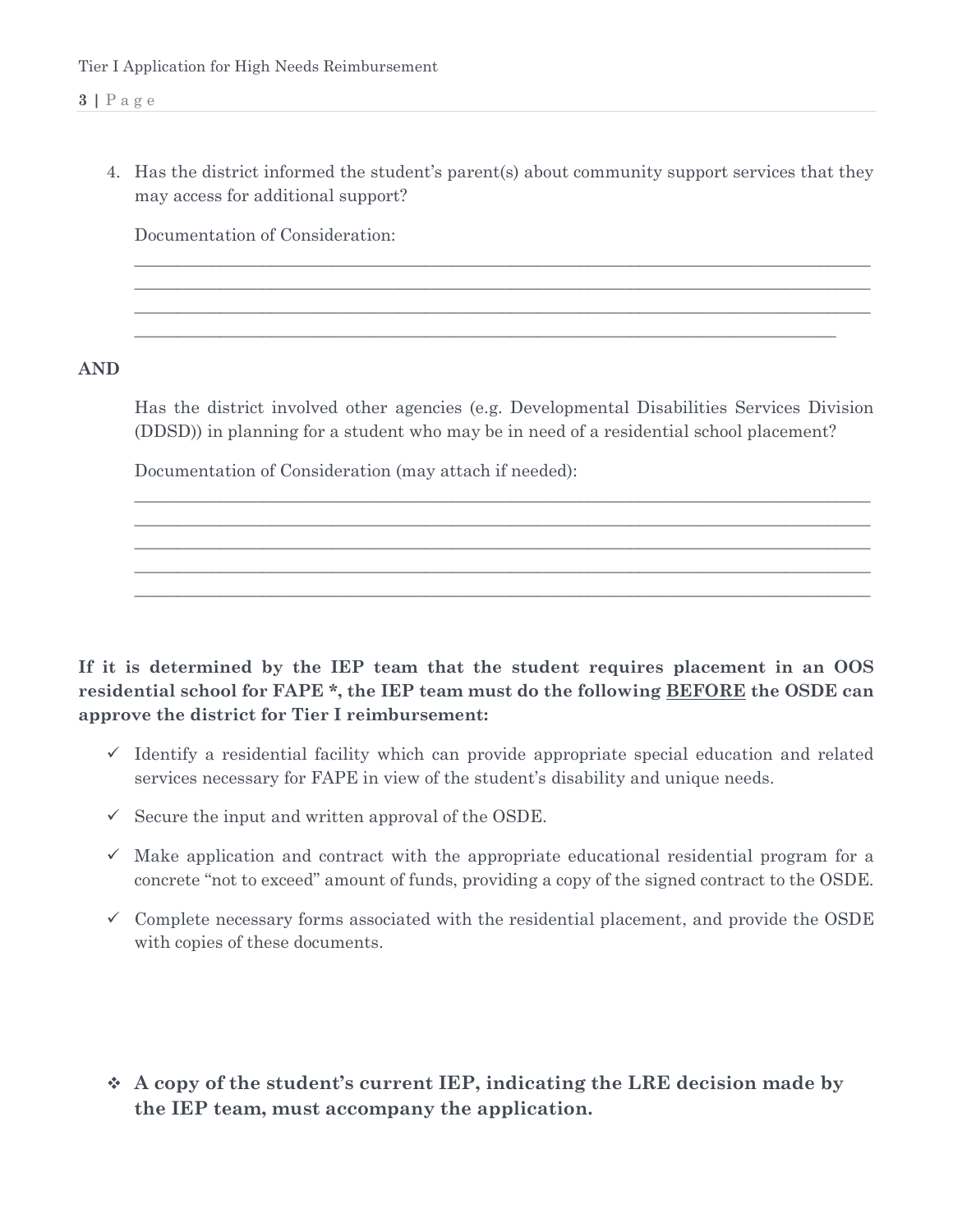**4 |** P a g e



**(District Completes)**

## **Decision Matrix Documentation Review**

|                                                 | Application Date: ______________County/District Codes: _________________________                                      |                                              |
|-------------------------------------------------|-----------------------------------------------------------------------------------------------------------------------|----------------------------------------------|
|                                                 |                                                                                                                       |                                              |
|                                                 |                                                                                                                       |                                              |
|                                                 |                                                                                                                       |                                              |
|                                                 |                                                                                                                       |                                              |
|                                                 |                                                                                                                       |                                              |
|                                                 |                                                                                                                       |                                              |
|                                                 |                                                                                                                       |                                              |
|                                                 | <u> 1989 - Johann Harry Harry Harry Harry Harry Harry Harry Harry Harry Harry Harry Harry Harry Harry Harry Harry</u> |                                              |
|                                                 |                                                                                                                       |                                              |
| (OSDE Completes)                                |                                                                                                                       |                                              |
|                                                 |                                                                                                                       | Date of Completion                           |
| Date Application was Received<br>$\mathbf{1}$ . |                                                                                                                       |                                              |
| <b>Completion of Application</b><br>2.          |                                                                                                                       | the control of the control of the control of |
| <b>Required Documents</b><br>3.                 |                                                                                                                       | <u> 1990 - Johann Barn, mars ann an t-</u>   |
| Demonstration of Need<br>$\boldsymbol{4}$ .     |                                                                                                                       |                                              |
|                                                 |                                                                                                                       |                                              |